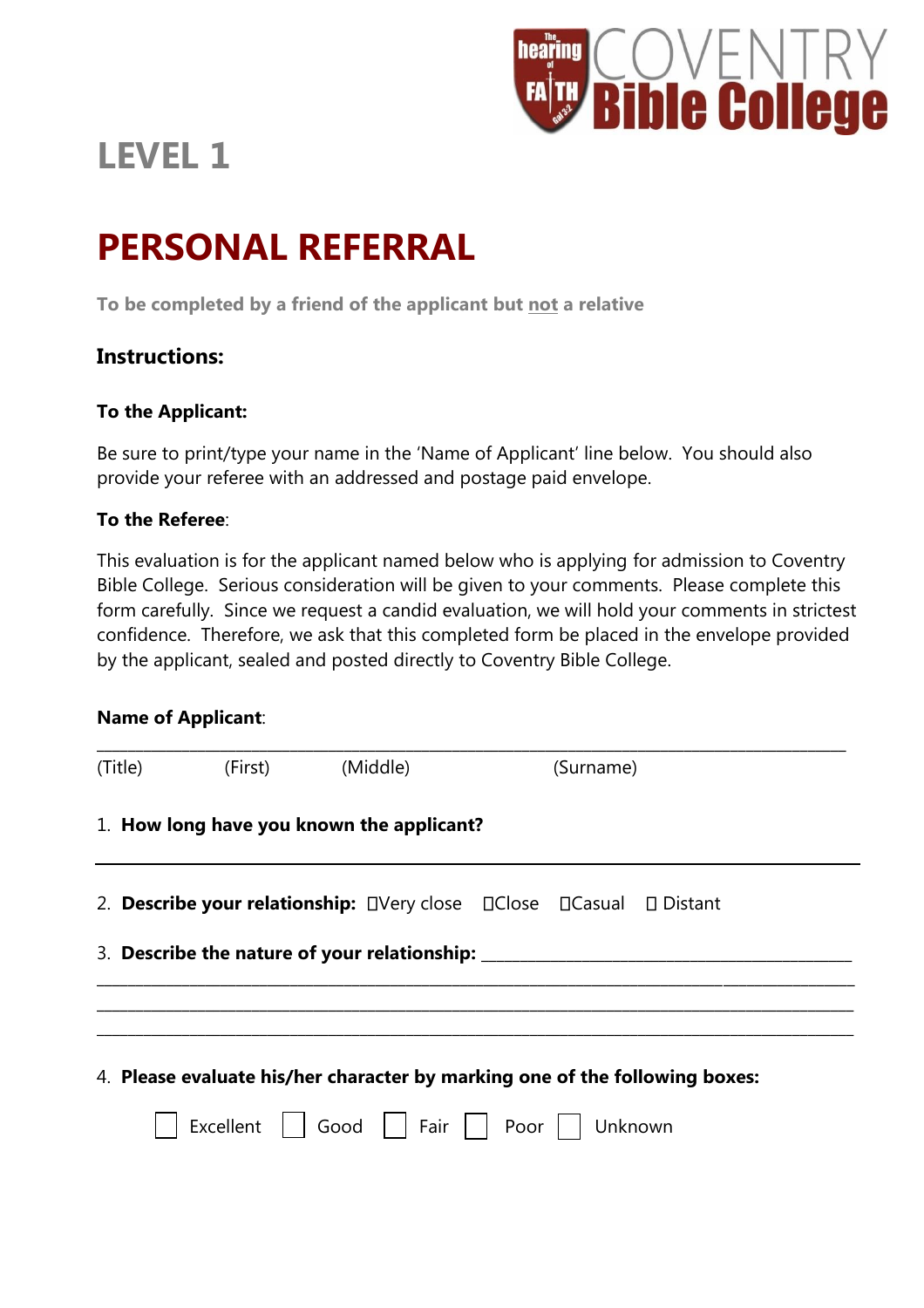| Honesty                   |  |  |  |
|---------------------------|--|--|--|
| Dependability             |  |  |  |
| Cooperativeness           |  |  |  |
| Ability to work with      |  |  |  |
| others                    |  |  |  |
| Moral character           |  |  |  |
| Personal appearance       |  |  |  |
| Consideration for others  |  |  |  |
| Acceptance of instruction |  |  |  |
| Acceptance of discipline  |  |  |  |

## 5. **How industrious is he/she as a student/worker? (Please mark the ONE that is most appropriate.)**

- Usually conscientious, hard worker
- Works harder than most students/workers
- **\_\_\_** Does about as much work as others
- **\_\_\_** Works less than most others
- **\_\_\_** Very lazy
- **\_\_\_** Have no basis for judgment

**Please Comment:** <u>and the set of the set of the set of the set of the set of the set of the set of the set of the set of the set of the set of the set of the set of the set of the set of the set of the set of the set of t</u>

6. **Describe the applicant's attitude toward you, your church and church activities.**

**\_\_\_\_\_\_\_\_\_\_\_\_\_\_\_\_\_\_\_\_\_\_\_\_\_\_\_\_\_\_\_\_\_\_\_\_\_\_\_\_\_\_\_\_\_\_\_\_\_\_\_\_\_\_\_\_\_\_\_\_\_\_\_\_\_\_\_\_\_\_\_\_\_\_\_\_\_\_\_\_\_\_\_\_\_\_\_\_\_\_\_\_\_\_\_\_\_** \_\_\_\_\_\_\_\_\_\_\_\_\_\_\_\_\_\_\_\_\_\_\_\_\_\_\_\_\_\_\_\_\_\_\_\_\_\_\_\_\_\_\_\_\_\_\_\_\_\_\_\_\_\_\_\_\_\_\_\_\_\_\_\_\_\_\_\_\_\_\_\_\_\_\_\_\_\_\_\_\_\_\_\_\_\_\_\_\_\_\_\_\_\_\_\_\_\_ \_\_\_\_\_\_\_\_\_\_\_\_\_\_\_\_\_\_\_\_\_\_\_\_\_\_\_\_\_\_\_\_\_\_\_\_\_\_\_\_\_\_\_\_\_\_\_\_\_\_\_\_\_\_\_\_\_\_\_\_\_\_\_\_\_\_\_\_\_\_\_\_\_\_\_\_\_\_\_\_\_\_\_\_\_\_\_\_\_\_\_\_\_\_\_\_\_\_ \_\_\_\_\_\_\_\_\_\_\_\_\_\_\_\_\_\_\_\_\_\_\_\_\_\_\_\_\_\_\_\_\_\_\_\_\_\_\_\_\_\_\_\_\_\_\_\_\_\_\_\_\_\_\_\_\_\_\_\_\_\_\_\_\_\_\_\_\_\_\_\_\_\_\_\_\_\_\_\_\_\_\_\_\_\_\_\_\_\_\_\_\_\_\_\_\_\_

## 7. **From personal knowledge of the individual, would you?** (**Please mark the ONE that is most appropriate.)**

- **\_\_\_** Highly recommend him/her as a candidate for ministerial training.
- **\_\_\_** Recommend him/her as a candidate for ministerial training.
- **\_\_\_** Recommend him/her with slight reservations.
- **\_\_\_** Hesitate in recommending him/her for ministerial training.
- **\_\_\_** Unable to honestly recommend him/her as a candidate for ministerial training

**\_\_\_\_\_\_\_\_\_\_\_\_\_\_\_\_\_\_\_\_\_\_\_\_\_\_\_\_\_\_\_\_\_\_\_\_\_\_\_\_\_\_\_\_\_\_\_\_\_\_\_\_\_\_\_\_\_\_\_\_\_\_\_\_\_\_\_\_\_\_\_\_\_\_\_\_\_\_\_\_\_\_\_\_\_\_\_\_\_\_\_\_\_\_\_\_\_\_ \_\_\_\_\_\_\_\_\_\_\_\_\_\_\_\_\_\_\_\_\_\_\_\_\_\_\_\_\_\_\_\_\_\_\_\_\_\_\_\_\_\_\_\_\_\_\_\_\_\_\_\_\_\_\_\_\_\_\_\_\_\_\_\_\_\_\_\_\_\_\_\_\_\_\_\_\_\_\_\_\_\_\_\_\_\_\_\_\_\_\_\_\_\_\_\_\_\_ \_\_\_\_\_\_\_\_\_\_\_\_\_\_\_\_\_\_\_\_\_\_\_\_\_\_\_\_\_\_\_\_\_\_\_\_\_\_\_\_\_\_\_\_\_\_\_\_\_\_\_\_\_\_\_\_\_\_\_\_\_\_\_\_\_\_\_\_\_\_\_\_\_\_\_\_\_\_\_\_\_\_\_\_\_\_\_\_\_\_\_\_\_\_\_\_\_\_ \_\_\_\_\_\_\_\_\_\_\_\_\_\_\_\_\_\_\_\_\_\_\_\_\_\_\_\_\_\_\_\_\_\_\_\_\_\_\_\_\_\_\_\_\_\_\_\_\_\_\_\_\_\_\_\_\_\_\_\_\_\_\_\_\_\_\_\_\_\_\_\_\_\_\_\_\_\_\_\_\_\_\_\_\_\_\_\_\_\_\_\_\_\_\_\_\_\_**

## **If you marked any of the last three, please explain below.**

8. **Emotional Evaluation:** \_\_ Very Stable **\_\_** Stable **\_\_** Unstable \_\_ Very Unstable